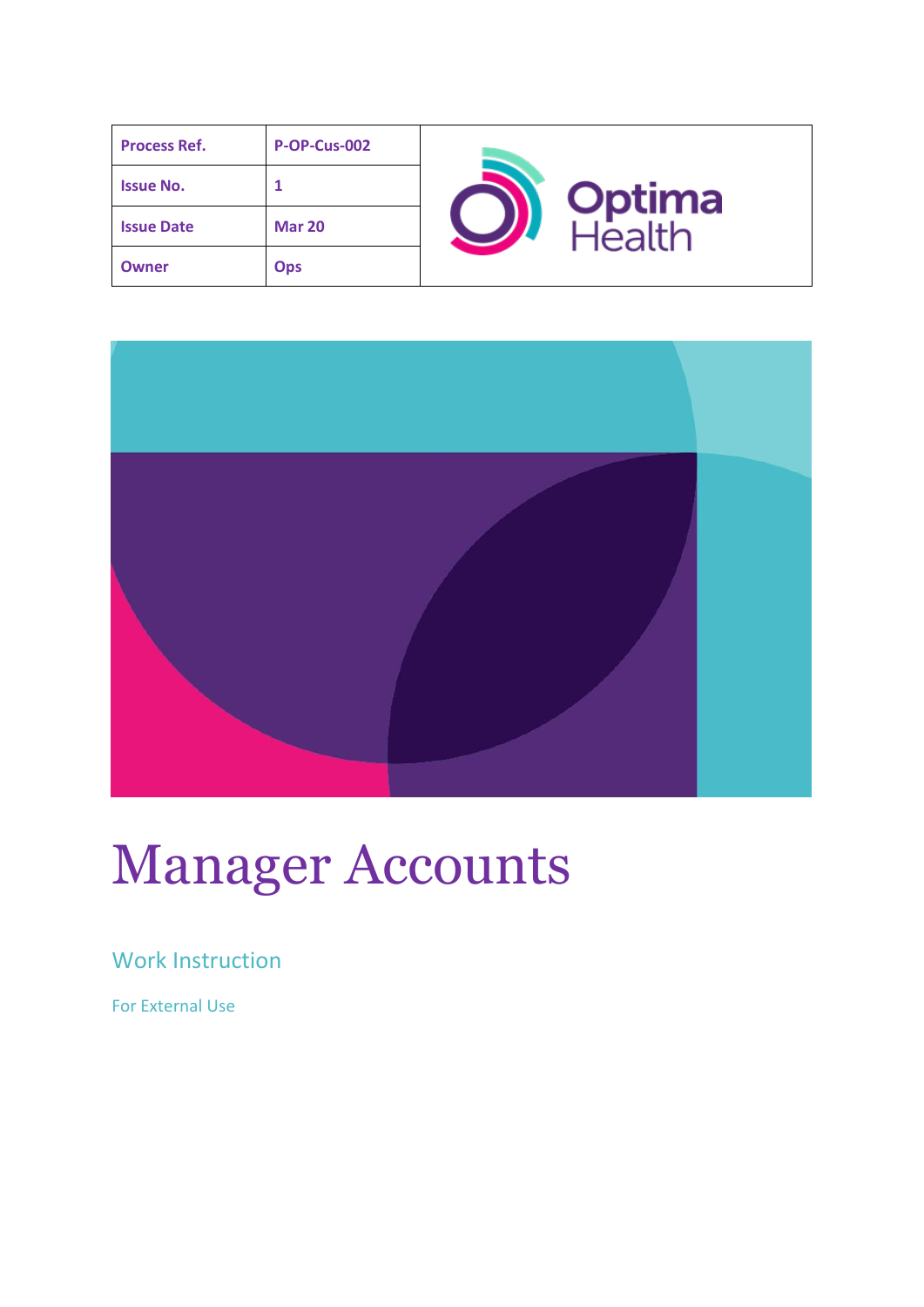## **Contents**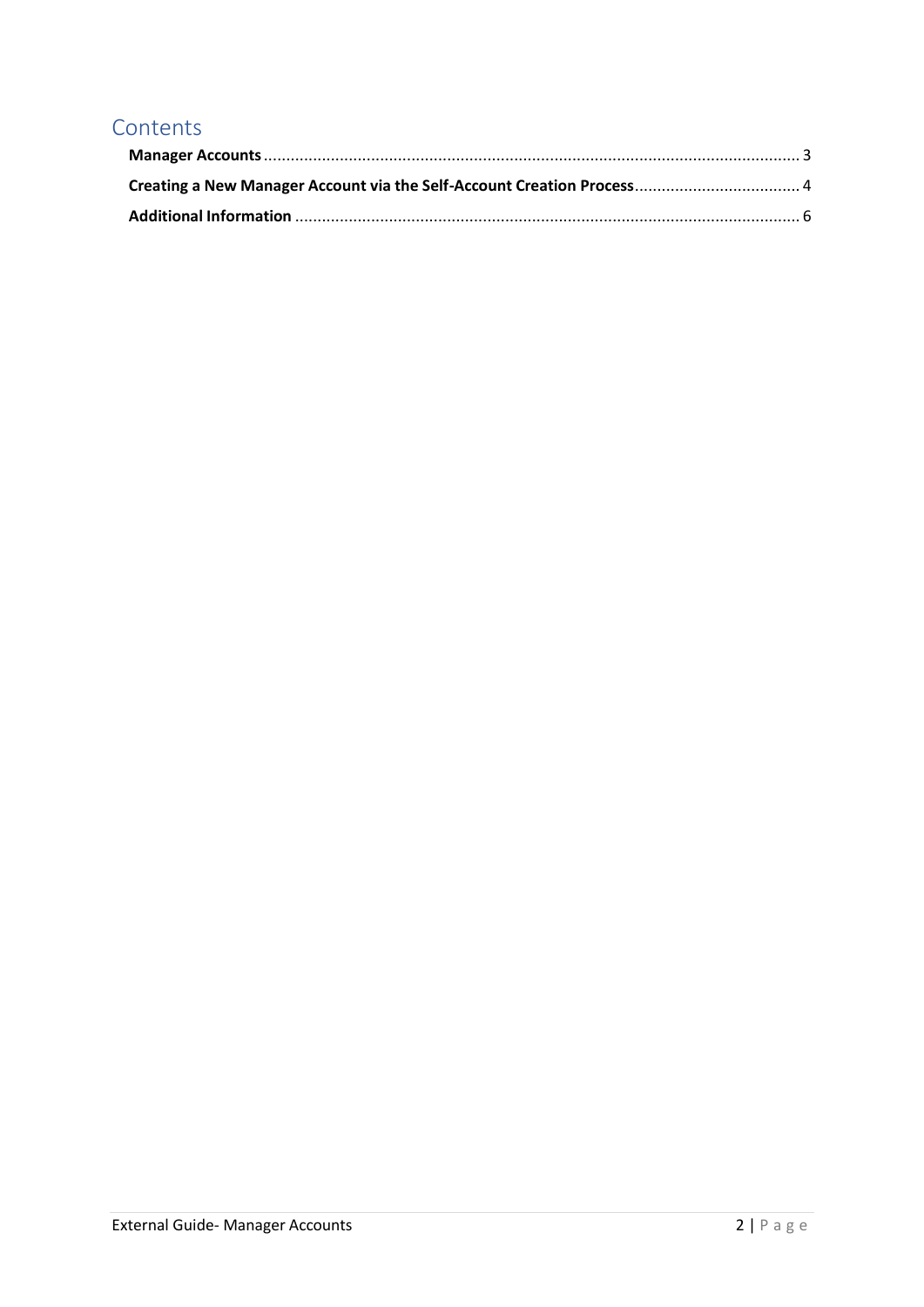## <span id="page-2-0"></span>**Manager Accounts**

Referrals are submitted using myOHportal, which is accessed at the following address:

#### [www.myohportal.co.uk](http://www.myohportal.co.uk/)

All referrals will be made by the customer referring manager/s. Optima Health will then process the referral to the appropriate intervention. Throughout the life of the referral, and once the referral has closed, updates and reports can be viewed in myOHportal by the referring manager/s.

A manager account is created to allow an employee manager to have access to myOHportal. The account is predominantly used to make referrals, view live updates and review outcome reports.

There are three types of external user accounts. The account type is visible from the account summary screen.

- Manager This is the most common type of account. A manager account allows the user to make referrals, view updates on referrals they have created (or are included as an additional manager on) and review outcome reports.
- **Case Coordinators –** Case coordinator accounts are provided to HR or a specific group / team of managers that require sight of all referrals. These accounts can also be limited to specific business units.
- **User Administrators –** These accounts are provided to users who have the authority to create Manager and Case Coordinator accounts within myOHportal. This account type does not have access to make or view referrals

A user profile will have at least one of the above account types or can have a combination of any of the three types, depending on your organisational requirements.

Information required to create an account:

Manager's full name, email address, job title, unique employee ID, and a contact number.

Please note, when using the self-creation functionality this will only create an account with Manager permissions. To request a Case Coordinator account, please refer to your User Administrator.

User Administrator accounts can only be created by Optima Health.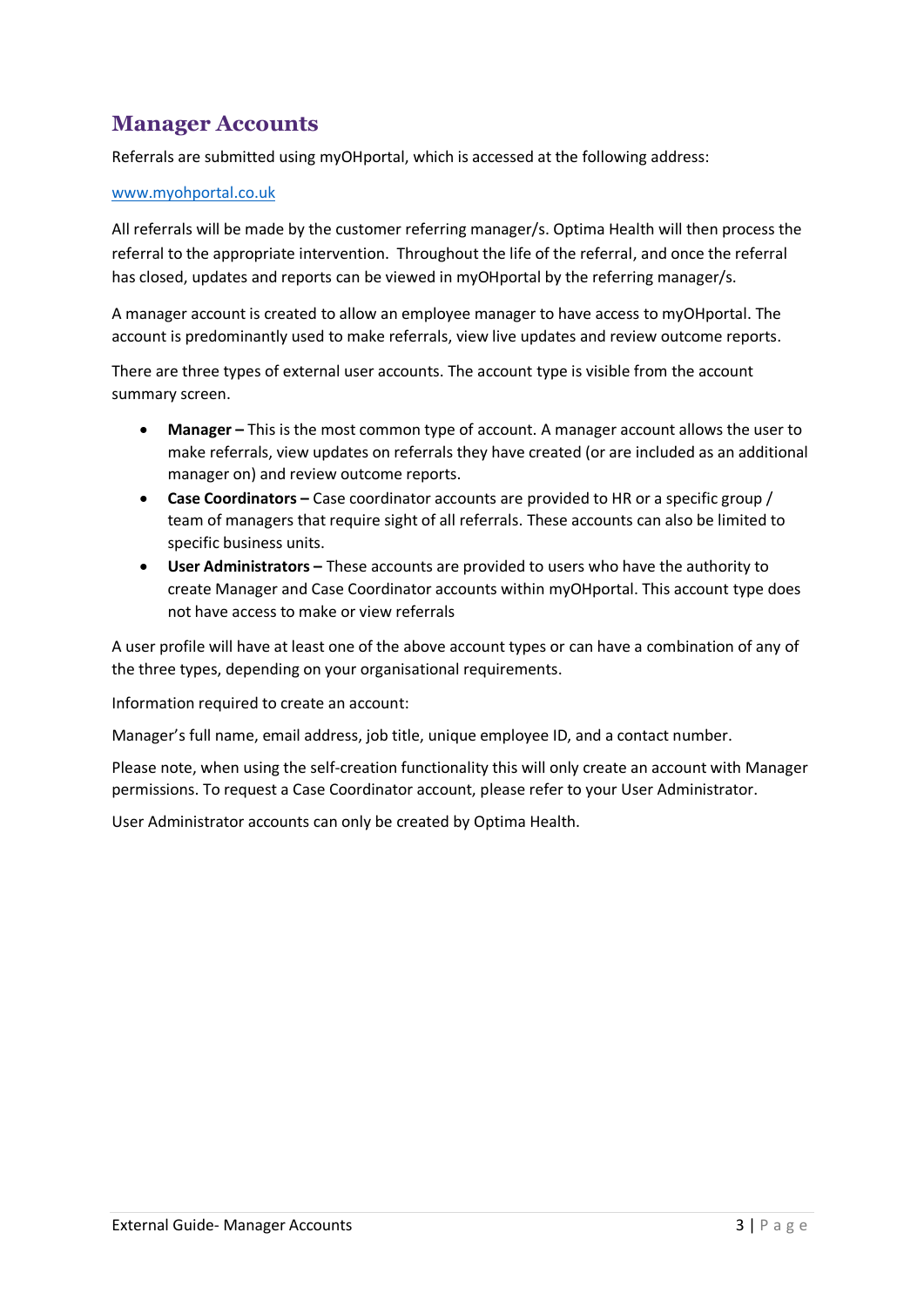### <span id="page-3-0"></span>**Creating a New Manager Account via the Self-Account Creation Process**

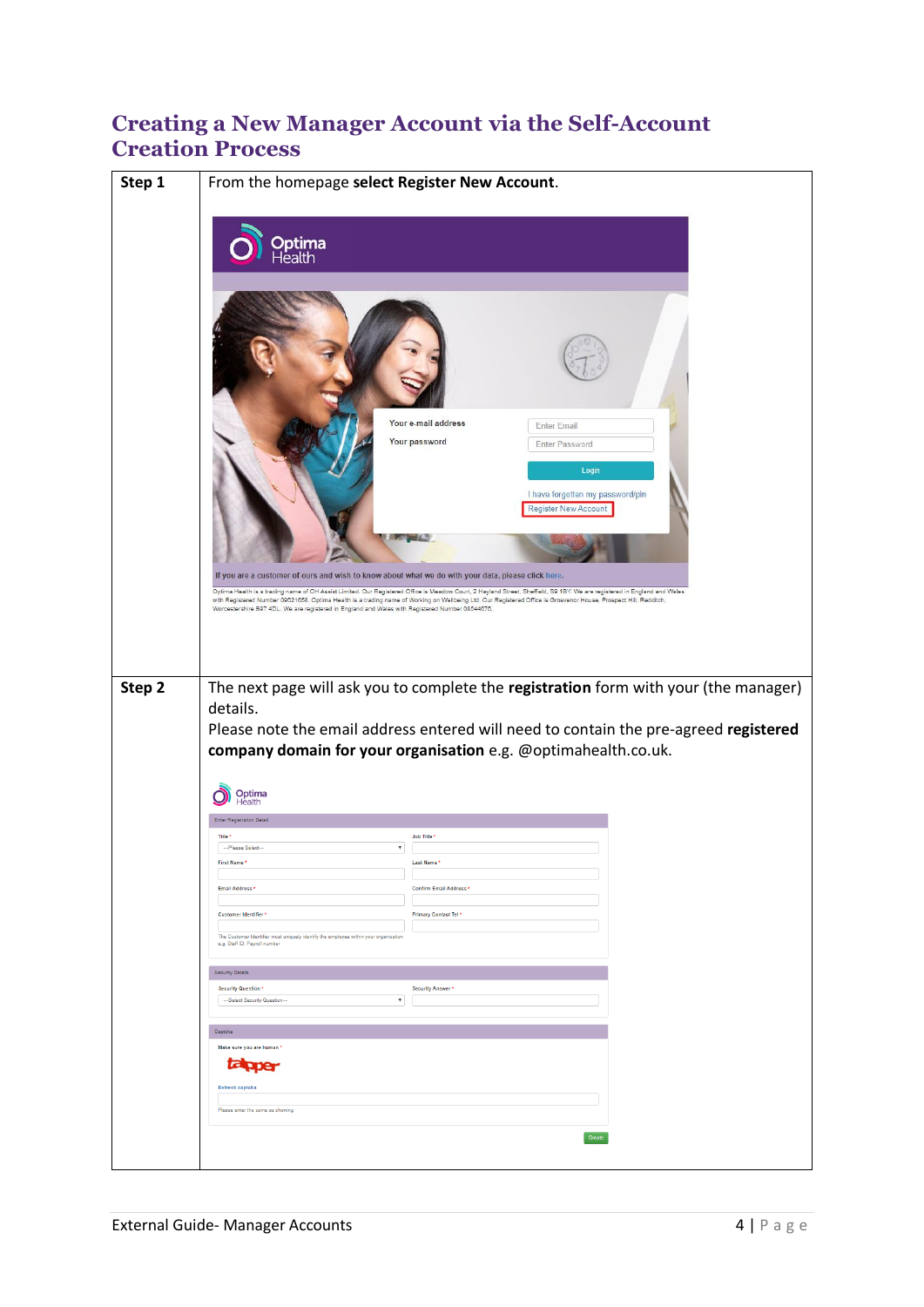| Step 3 | Once you have completed all of the required fields and selected next you will receive<br>an email providing you with your log in details.                                                                                                                                                                                                                                                                                                                                                                                                        |  |  |
|--------|--------------------------------------------------------------------------------------------------------------------------------------------------------------------------------------------------------------------------------------------------------------------------------------------------------------------------------------------------------------------------------------------------------------------------------------------------------------------------------------------------------------------------------------------------|--|--|
|        | Please note it may take a few minutes for this email to arrive into your inbox.                                                                                                                                                                                                                                                                                                                                                                                                                                                                  |  |  |
|        | <b>User Account Created for myohportal.co.uk</b><br>From: alerts@mychportal<br>Encoding: English                                                                                                                                                                                                                                                                                                                                                                                                                                                 |  |  |
|        | Private and Confidential<br>Optima<br>-lealth                                                                                                                                                                                                                                                                                                                                                                                                                                                                                                    |  |  |
|        | This email has been system generated by myohportal for Optima Health.<br>Replies are not monitored.                                                                                                                                                                                                                                                                                                                                                                                                                                              |  |  |
|        | Date: 11/03/2020<br><b>Dear Training Demo4</b><br>A user account has been created for you within myohportal.co.uk                                                                                                                                                                                                                                                                                                                                                                                                                                |  |  |
|        | me and password are below:<br>password - 1%56%&79<br>- 195594<br>This temporary log in will expire within 90 days.                                                                                                                                                                                                                                                                                                                                                                                                                               |  |  |
|        | You will be asked to create a new password and PIN when you log in for the first time<br>Please log in to https://www.myahgortal.co.uk/suite/login to create your new password and PIN.                                                                                                                                                                                                                                                                                                                                                          |  |  |
|        | Yours sincerely,<br><b>Optima Health</b><br>www.optimahealth.co.uk                                                                                                                                                                                                                                                                                                                                                                                                                                                                               |  |  |
|        | ocha Hally International Ghiand Longitud Constant China State State State State State In the Indianal Colorate Market State International International International China State State State State State International China                                                                                                                                                                                                                                                                                                                    |  |  |
|        |                                                                                                                                                                                                                                                                                                                                                                                                                                                                                                                                                  |  |  |
| Step 4 | Return to the myOHportal homepage and using the username and password                                                                                                                                                                                                                                                                                                                                                                                                                                                                            |  |  |
|        | provided log into the portal.                                                                                                                                                                                                                                                                                                                                                                                                                                                                                                                    |  |  |
|        | We recommend that the username and password is typed, rather than copied and                                                                                                                                                                                                                                                                                                                                                                                                                                                                     |  |  |
|        | pasted from the email.                                                                                                                                                                                                                                                                                                                                                                                                                                                                                                                           |  |  |
|        |                                                                                                                                                                                                                                                                                                                                                                                                                                                                                                                                                  |  |  |
|        | Optima<br>Health                                                                                                                                                                                                                                                                                                                                                                                                                                                                                                                                 |  |  |
|        |                                                                                                                                                                                                                                                                                                                                                                                                                                                                                                                                                  |  |  |
|        |                                                                                                                                                                                                                                                                                                                                                                                                                                                                                                                                                  |  |  |
|        |                                                                                                                                                                                                                                                                                                                                                                                                                                                                                                                                                  |  |  |
|        | Your e-mail address<br>Enter Email<br>Your password<br>Enter Password                                                                                                                                                                                                                                                                                                                                                                                                                                                                            |  |  |
|        | Login                                                                                                                                                                                                                                                                                                                                                                                                                                                                                                                                            |  |  |
|        | I have forgotten my password/pin<br><b>Register New Account</b>                                                                                                                                                                                                                                                                                                                                                                                                                                                                                  |  |  |
|        | <b>The Company's Company's Company's Company's Company's Company's Company's Company's Company's Company's Company's Company's Company's Company's Company's Company's Company's Company's Company's Company's Company's Company</b>                                                                                                                                                                                                                                                                                                             |  |  |
|        | If you are a customer of ours and wish to know about what we do with your data, please click here.<br>Optima Health is a trading name of OH Assist Limited. Our Registered Office is Meadow Court, 2 Hayland Street, Sheffield, S9 1BY. We are registered in England and Wales<br>with Registered Number 09621658. Optima Health is a trading name of Working on Welbeing Ltd. Our Registered Office is Grosvenor House, Prospect Hill, Reddi<br>Worcestershire B97 4DL. We are registered in England and Wales with Registered Number 08544676. |  |  |
|        |                                                                                                                                                                                                                                                                                                                                                                                                                                                                                                                                                  |  |  |
| Step 5 | You will be required to create a new password and PIN when you log in for the first<br>time.                                                                                                                                                                                                                                                                                                                                                                                                                                                     |  |  |
|        |                                                                                                                                                                                                                                                                                                                                                                                                                                                                                                                                                  |  |  |
|        | Optima<br>Health                                                                                                                                                                                                                                                                                                                                                                                                                                                                                                                                 |  |  |
|        | Update Profile                                                                                                                                                                                                                                                                                                                                                                                                                                                                                                                                   |  |  |
|        | <b>New Password</b><br>New Pin<br>Should be a 6 digits numeric pin                                                                                                                                                                                                                                                                                                                                                                                                                                                                               |  |  |
|        | Show password<br>Show pin<br><b>Security Question</b><br><b>Security Answer</b>                                                                                                                                                                                                                                                                                                                                                                                                                                                                  |  |  |
|        | --- Select Security Question--                                                                                                                                                                                                                                                                                                                                                                                                                                                                                                                   |  |  |
|        | Update                                                                                                                                                                                                                                                                                                                                                                                                                                                                                                                                           |  |  |
|        |                                                                                                                                                                                                                                                                                                                                                                                                                                                                                                                                                  |  |  |
|        | If you have any questions, please do not hesitate to contact your helpdesk.                                                                                                                                                                                                                                                                                                                                                                                                                                                                      |  |  |